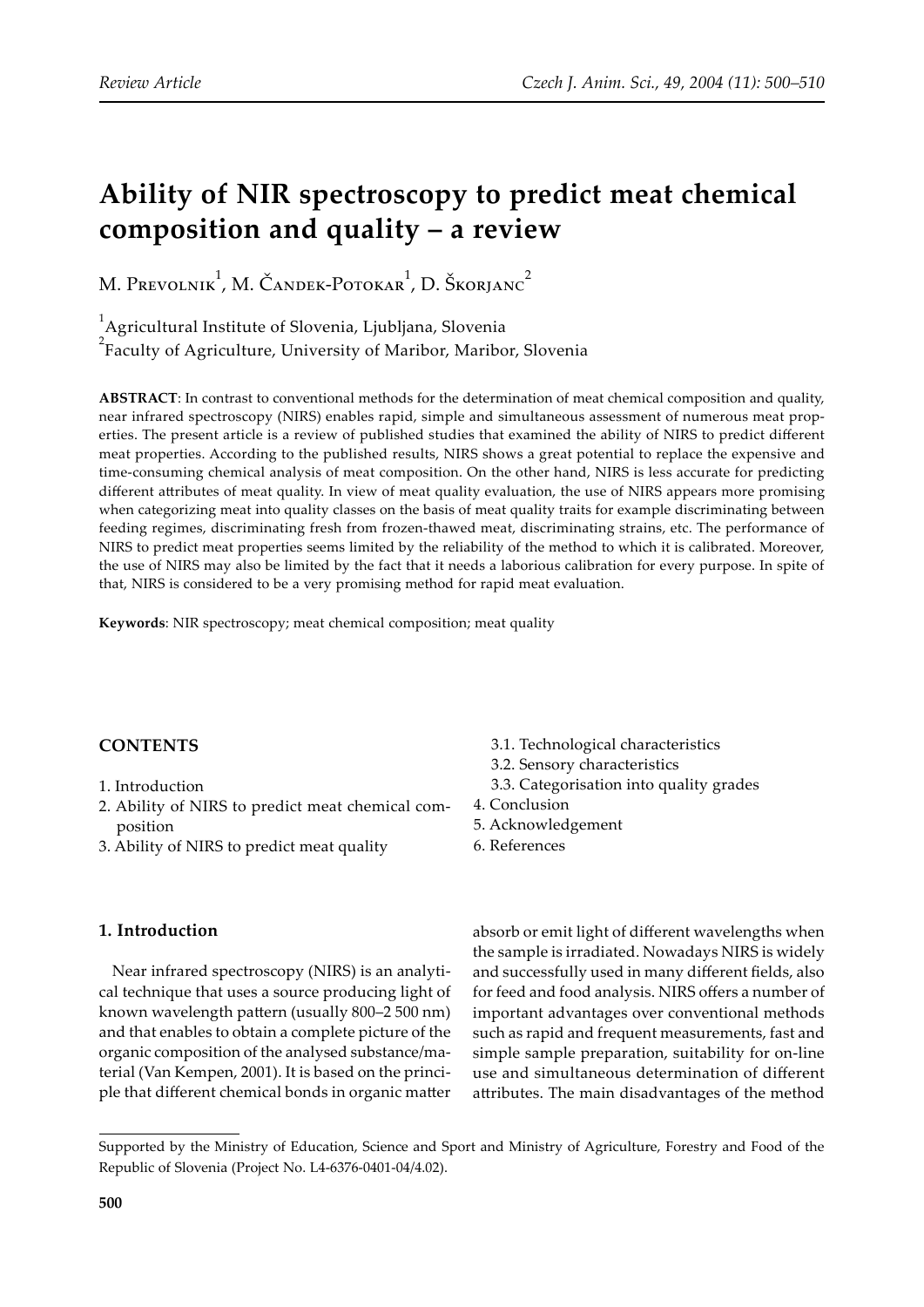are its dependence on reference method, weak sensitivity to minor constituents, limited transfer of calibration between different instruments and complicated spectral data interpretation (Büning-Pfaue *et al*., 2003). In forage analysis, the transfer has been shown to be limited for calibrations obtained on material of different origin (Míka *et al*., 2003). Although the first attempts to use the method were done more than forty years ago, the majority of research work on meat was carried out in the past decade (Byrne *et al*., 1998). In spite of its great potential for the assessment of meat quality for industrial use, studies attempting to prepare calibration for the on-line use are not very frequent. In published studies, most attention has been paid to the investigation of the ability of NIRS to predict meat chemical composition and meat quality traits in different species. For pork, the majority of research aimed at evaluating the possibility of determination of meat technological quality or its indicators (pH, water-holding capacity) and meat chemical composition, i.e. intramuscular fat, protein and moisture content (Brøndum *et al*., 2000b; Meulemans *et al*., 2003; Geesink *et al*., 2003). Most studies carried out on beef were focused on meat chemical composition and tenderness, which is the most important sensory attribute affecting consumers' acceptance of beef (Hildrum *et al.*, 1994; Byrne *et al*., 1998; Park *et al*., 1998; Leroy *et al*., 2003; Liu *et al*., 2003). The research was also conducted on meat of other species e.g. poultry meat (Valdes and Summers, 1986; Cozzolino *et al*., 1996) and lamb (Cozzolino *et al*., 2000) assessing NIR performance for the determination of chemical composition and some quality characteristics of meat. Only few studies exist dealing with the ability of NIRS for the categorisation of meat such as discriminating strains (Fumière *et al*., 2000), discriminating feeding regimes (Cozzolino *et al*., 2002a), detecting frozen-thawed meat (Thyholt and Isaksson, 1997) and finding RN-gene carriers (Josell *et al*., 2000).

Modern NIRS equipment offers different statistical (regression) methods to prepare calibrations (equations); multiple linear regression, partial and modified partial least square (PLS), principal component (PCR) and also a new technique that allows for non-linear relationship, neural networks (i.e. Win ISI, Infrasoft International, LLC, 2000). In the initial studies (Valdes and Summers, 1986; Eichinger and Beck, 1992) samples were separated in two sets: calibration and prediction set. In contrast to this, the software of modern instruments like WinISI estimates the prediction accuracy by means of cross-validation using the same sample set which was previously used for the calibration. Cross validation is a method where each sample in the calibration is predicted; prediction sets are made by removing one (or more) sample from the calibration set and the process is repeated until all samples have had one turn in a prediction set. Error of cross-validation thus represents a true estimate of the prediction accuracy. The prediction ability of NIRS is generally judged by statistical parameters: coefficient of determination  $(R^2)$  and standard error (SE) of calibration and/or prediction.

According to the researchers NIRS is considered as one of the most promising techniques for evaluating meat quality. In the present article we would like to make an overview of published researches that dealt with the ability of NIRS to predict different meat properties.

### **2. Ability of NIRS to predict meat chemical composition**

The ability of NIRS to predict chemical composition of meat was examined by a number of researchers. To date, numerous calibrations have been developed for analysing beef (Eichinger and Beck, 1992; Tøgersen *et al*., 2003; Alomar *et al*., 2003), pork (Tøgersen *et al*., 1999; Brøndum *et al*., 2000b) and poultry meat (Valdes and Summers, 1986; Renden *et al*., 1986; Abeni and Bergoglio, 2001). There are also a few studies made on rabbit (Masoero *et al*., 1994) and lamb meat (Cozzolino *et al*., 2000). While the majority of the studies focused on predicting one or more major ingredients such as fat, moisture and protein (Cozzolino *et al.*, 1996; Tøgersen *et al*., 1999; Cozzolino *et al*., 2000), some of them aimed at determining collagen (Young *et al*., 1996; Alomar *et al*., 2003), ash (Masoero *et al*., 1994; Alomar *et al*., 2003), fatty acids (Windham and Morrison, 1998; Molette *et al*., 2001; Ripoche and Guillard, 2001; Gonzales-Martin *et al*., 2002) and cholesterol (Masoero *et al*., 1994).

The ability of NIRS to predict (expressed in terms of  $R<sup>2</sup>$  and SE) chemical composition of meat (fat, protein, moisture content) gathered from different studies is summarised in Table 1. Depending on the study, the results for prediction ability are either obtained on prediction sample set or by cross-validation on the same, calibration sample set; in some studies only calibrations were made. Based on the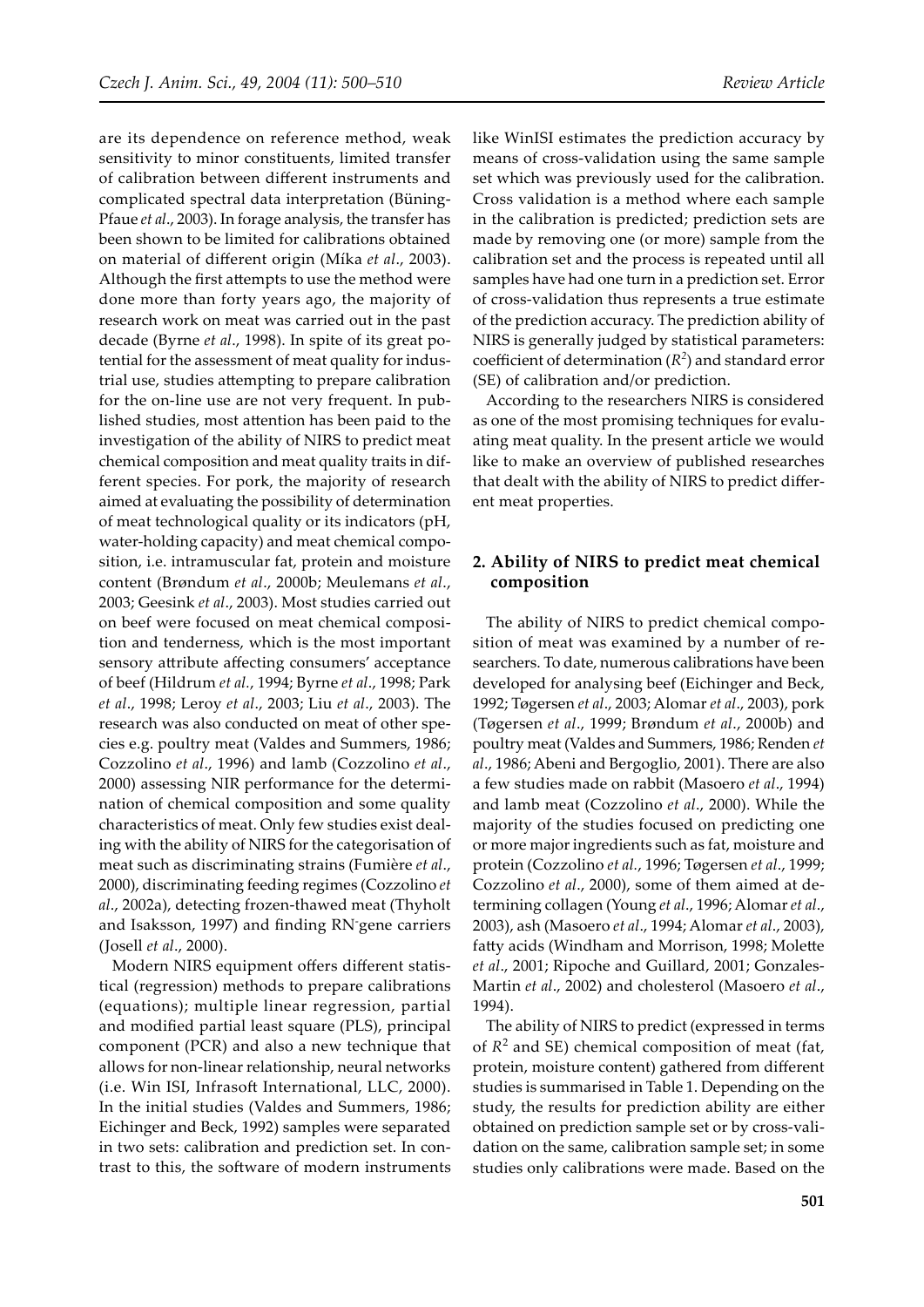Table 1. The review of the published results on accuracy of NIRS (determination coefficients  $-R^2$  and standard errors – SE) for the determination of meat chemical traits

|                       | Parameter               | Calibration   |               | Prediction    |               |                         |
|-----------------------|-------------------------|---------------|---------------|---------------|---------------|-------------------------|
| Meat                  |                         | $R^2$         | <b>SE</b>     | $R^2$         | SE            | Reference               |
| Poultry               |                         |               |               |               |               |                         |
| chicken carcass       | fat in DM (%)           | 0.91          | 2.48          | 0.68          | 2.32          |                         |
|                       | protein in DM (%)       | 0.98          | 0.94          | 0.91          | 1.03          | Valdes and Summers      |
| breast muscle         | fat in DM $(%)$         | 0.78          | 3.54          | 0.60          | 3.26          | (1986)                  |
|                       | protein in DM (%)       | 0.85          | 2.67          | 0.73          | 2.04          |                         |
| Poultry               | fat $(\%)$              | 0.92          | 1.29          | 0.96          | 0.92          |                         |
| dwarf hens' carcasses | moisture $(\%)$         | 0.94          | 1.01          | 0.95          | 0.95          | Renden et al. (1986)    |
| Beef-LD               |                         |               |               |               |               |                         |
| homogenized           | fat $(\%)$              | 0.98          | 0.31          | 0.98          | 0.28          | Eichinger and Beck      |
| intact                | fat $(\%)$              | 0.85          | 1.03          | 0.81          | 0.90          | (1992)                  |
| Poultry               | fat $(g/kg)$            | 0.95          | 4.55          |               |               |                         |
| chicken thigh and     | protein (g/kg)          | 0.98          | 2.11          |               |               | Cozzolino et al.        |
| breast muscles        | moisture (g/kg)         | 0.96          | 2.40          |               |               | (1996)                  |
| Sheep SM and BF       | collagen (%)            | 0.29          | $0.06 - 0.18$ |               |               |                         |
|                       | collagen solubility (%) | $0.50 - 0.83$ | 1.19-5.36     | $> 0.6$       | $1.33 - 2.95$ | Young et al. (1996)     |
| Beef, pork            | fat $(\%)$              | $0.76 - 0.86$ | $1.40 - 1.48$ | $0.88 - 0.96$ | $0.82 - 1.49$ |                         |
| ground meat           | protein (%)             | $0.38 - 0.61$ | $0.56 - 0.78$ | $0.46 - 0.81$ | $0.35 - 0.70$ | Tøgersen et al. (1999)  |
|                       | moisture (%)            | $0.71 - 0.86$ | $1.09 - 1.25$ | $0.85 - 0.92$ | $0.94 - 1.33$ |                         |
| Pork LD and ST        | fat $(\%)$              | 0.49          | 1.32          |               |               | Brøndum et al.          |
|                       | water $(\%)$            | 0.21          | 1.13          |               |               | (2000b)                 |
| Lamb - six muscles    |                         |               |               |               |               |                         |
| homogenized           | fat $(g/kg)$            | 0.73          | $4.4\,$       | 0.71          | 4.7           |                         |
|                       | protein (g/kg)          | 0.83          | 5.0           | 0.79          | 5.5           |                         |
|                       | moisture (g/kg)         | 0.76          | 9.4           | 0.72          | 10.4          | Cozzolino et al.        |
| intact                | fat $(g/kg)$            | 0.34          | 6.9           | 0.19          | 8.1           | (2000)                  |
|                       | protein (g/kg)          | 0.71          | 6.6           | 0.50          | 8.8           |                         |
|                       | moisture (g/kg)         | 0.55          | 12.9          | 0.36          | 15.5          |                         |
| Beef-LD               | fat $(\%)$              |               |               | $0.61 - 0.72$ | $1.2 - 1.4$   | Rødbotten et al. (2000) |
| Poultry               |                         |               |               |               |               |                         |
|                       |                         |               |               |               |               | Abeni and Bergoglio     |
| breast muscle         | fat in DM $(%)$         | 0.98          | 0.20          | 0.97          | 0.24          | (2001)                  |
| $Beef - LD$           |                         |               |               |               |               |                         |
| homogenized           | fat $(g/kg)$            | 0.92          | 43.3          |               |               |                         |
|                       | protein (g/kg)          | 0.71          | 20.5          |               |               |                         |
|                       | moisture $(g/kg)$       | 0.41          | 16.1          |               |               | Cozzolino et al.        |
| intact                | fat $(g/kg)$            | 0.89          | 46.9          |               |               | (2002b)                 |
|                       | protein (g/kg)          | $0.48\,$      | 23.9          |               |               |                         |
|                       | moisture (g/kg)         | 0.09          | 15.6          |               |               |                         |
| Beef - three muscles  | fat $(\%)$              | 0.82          | 0.44          |               |               | Alomar et al. (2003)    |
|                       | protein $(\%)$          | 0.82          | 0.48          |               |               |                         |
|                       | dry matter (%)          | 0.77          | $0.58\,$      |               |               |                         |
| Beef - ground meat    | fat $(\%)$              |               |               | 0.94          | 0.97          | Tøgersen et al. (2003)  |
|                       | protein (%)             |               |               | 0.64          | 0.46          |                         |
|                       | moisture (%)            |               |               | 0.92          | $0.87\,$      |                         |
|                       |                         |               |               |               |               |                         |

DM – dry ma�er; LD – *longissimus dorsi* muscle; ST – *semitendinosus* muscle; SM – *semimembranosus* muscle; BF – *biceps femoris* muscle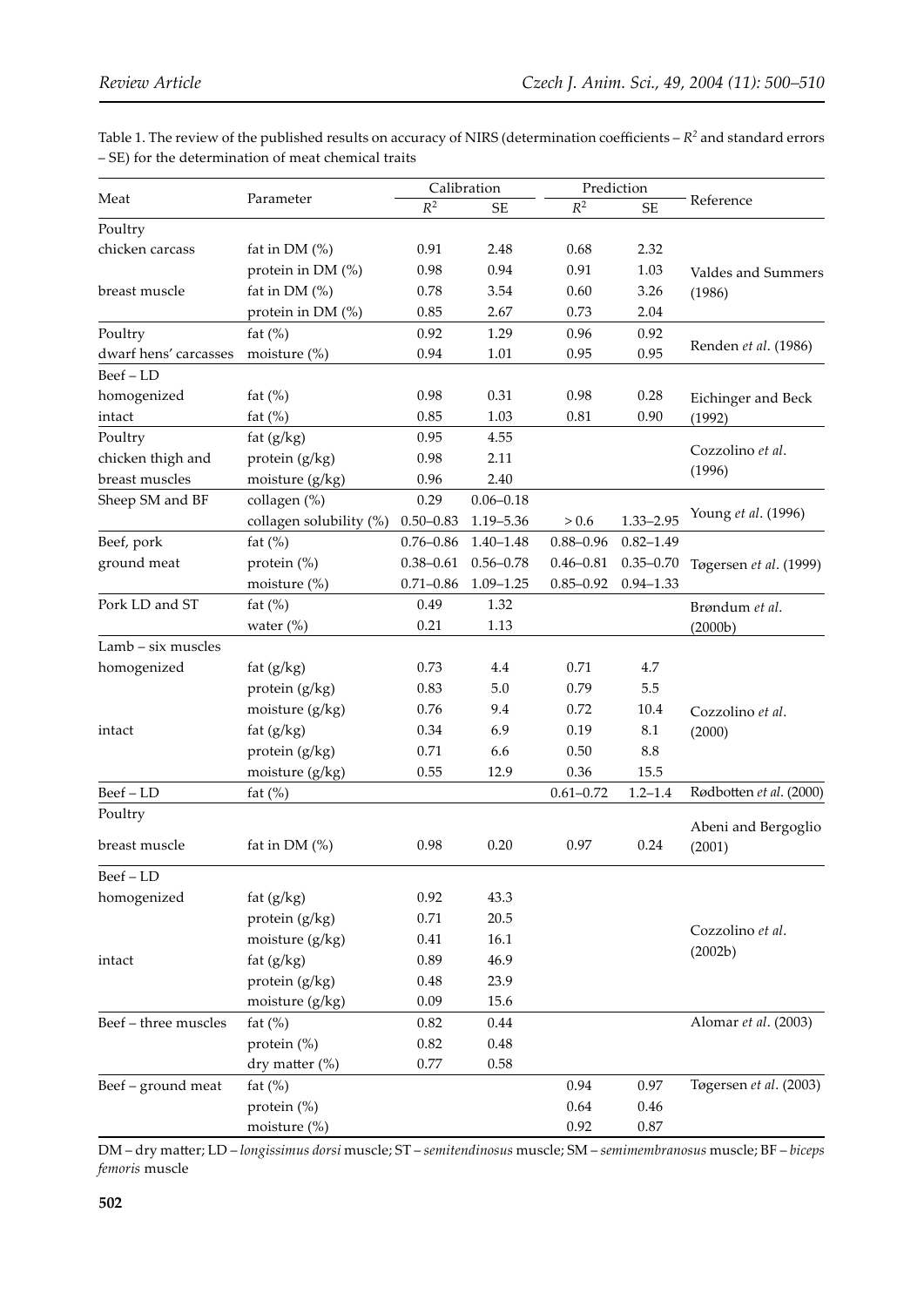presented results, we can conclude that the ability of NIRS to predict meat chemical traits is mainly remarkable, as in the majority of the published studies high determination coefficients (above 0.80) were obtained. The highest calibration and/or prediction accuracy is reported for intramuscular fat content and somewhat lower for protein and moisture content. The reported results for prediction of collagen content in meat using NIRS were much lower; it could be due to either weak sensitivity of NIRS to minor constituents (Büning-Pfaue *et al*., 2003) or to the reliability of the reference method (colorimetric), which is sometimes criticised for tissues low in collagen, like meat (Etherington and Sims, 1981). Several studies have also demonstrated NIRS as a good predictor of fa�y acid content (Table 2).

The results published in different studies vary considerably and these differences could be explained by many factors. The initial studies (Valdes and Summers, 1986; Eichinger and Beck, 1992) worked with NIR spectrophotometers with numerous filters (up to 19) to obtain the light of different wavelengths. Modern equipment has monochromators that act as wavelength selectors, thus allowing sam-

Table 2. The review of the published results on accuracy of NIRS (determination coefficients  $-R^2$  and standard errors – SE) for the determination of fatty acids

|                      |                                       | Calibration   |                            | Prediction    |           |                                  |  |
|----------------------|---------------------------------------|---------------|----------------------------|---------------|-----------|----------------------------------|--|
| Meat                 | Fatty acids (%)                       | $R^2$         | $\ensuremath{\mathsf{SE}}$ | $R^2$         | <b>SE</b> | Reference                        |  |
| <b>Beef</b>          | <b>SFA</b>                            |               |                            | 0.77          | $1.10\,$  |                                  |  |
| longissimus<br>dorsi | <b>UFA</b>                            |               |                            | 0.77          | 1.13      | Windham and                      |  |
|                      | palmitic (16:0)                       |               |                            | 0.69          | 0.94      | Morrison (1998)                  |  |
|                      | oleic (18:1 n-9)                      |               |                            | 0.78          | 0.97      |                                  |  |
| Pork                 | SFA, MUFA, PUFA                       |               |                            |               |           | Ripoche and                      |  |
| back and             | palmitic (16:0), stearic (18:0),      |               |                            |               |           | Guillard (2001)                  |  |
| breast fat           | oleic (18:1 n-9), linoleic (18:2 n-6) |               |                            |               |           |                                  |  |
| in fat extract       |                                       |               |                            | $0.85 - 0.96$ |           |                                  |  |
| on fat slices        |                                       |               |                            | $0.69 - 0.79$ |           |                                  |  |
| Pork                 | lauric (12:0)                         | 0.84          | 0.007                      |               |           |                                  |  |
| subcutaneous         | myristic (14:0)                       | 0.70          | 0.091                      |               |           |                                  |  |
| fat                  | palmitic (16:0)                       | $0.89 - 0.93$ | $0.36 - 0.48$              |               |           |                                  |  |
|                      | palmitoleic (16:1 n-7)                | $0.70 - 0.75$ | 0.14                       |               |           |                                  |  |
|                      | stearic (18:0)                        | $0.85 - 0.88$ | $0.42 - 0.44$              |               |           |                                  |  |
|                      | oleic (18:1 n-9)                      | $0.90 - 0.91$ | $0.72 - 0.77$              |               |           |                                  |  |
|                      | linoleic (18:2 n-6)                   | $0.83 - 0.88$ | $0.31 - 0.33$              |               |           | Gonzalez-Martin<br>et al. (2002) |  |
|                      | $\gamma$ -linoleic (18:3 n-6)         | $0.63 - 0.77$ | $0.08 - 0.09$              |               |           |                                  |  |
|                      | arachidic (20:0)                      | 0.85          | 0.02                       |               |           |                                  |  |
|                      | gadoleic (20:1 n-9)                   | 0.66          | 0.15                       |               |           |                                  |  |
|                      | <b>PUFA</b>                           | $0.82 - 0.90$ | $0.31 - 0.39$              |               |           |                                  |  |
|                      | <b>MUFA</b>                           | $0.89 - 0.92$ | $0.69 - 0.70$              |               |           |                                  |  |
|                      | <b>SFA</b>                            | $0.92 - 0.95$ | $0.56 - 0.68$              |               |           |                                  |  |
| Goose                | palmitic (16:0)                       | 0.886         | 0.882                      | 0.466         | 1.696     |                                  |  |
| fatty liver          | palmitoleic (16:1 n-7)                | 0.940         | 0.180                      | 0.503         | 0.529     | Molette et al. (2001)            |  |
|                      | stearic (18:0)                        | 0.967         | 0.368                      | 0.733         | 1.067     |                                  |  |
|                      | oleic (18:1 n-9)                      | 0.988         | 0.199                      | 0.720         | 0.948     |                                  |  |
|                      | linoleic (18:2 n-6)                   | 0.914         | 0.021                      | 0.165         | 0.070     |                                  |  |
|                      | myristic (14:0)                       | 0.850         | 0.070                      | 0.513         | 0.127     |                                  |  |

SFA – saturated fatty acids; UFA – unsaturated fatty acids; MUFA – monounsaturated fatty acids; PUFA – polyunsaturated fatty acids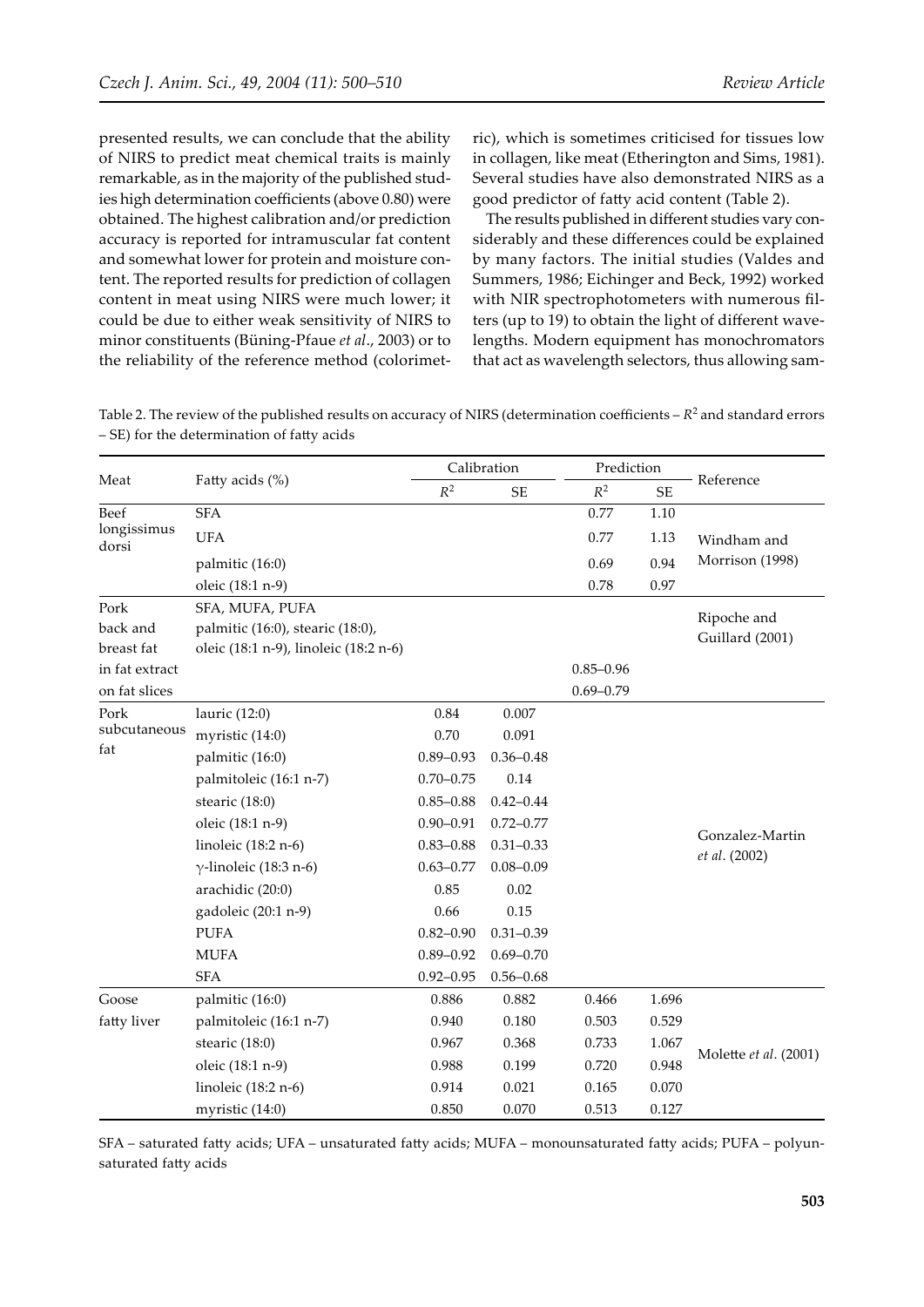ples to be scanned at a single wavelength at a time over the entire NIR region usually in 2 nm intervals. The majority of research was made on the whole spectrum including visible (400–800 nm) and NIR region (800–2 500 nm) (Eichinger and Beck, 1992; Cozzolino *et al.*, 1996; Molette *et al.*, 2001; Alomar *et al*., 2003), some of them only on the NIR region or a part of the NIR region (1 308–2 388 nm) (Abeni and Bergoglio, 2001). Furthermore, the definition of NIR region varies between different studies: 800–2 500 nm (Pfuhl and Glodek, 1996; Brøndum *et al*., 2000b) or 1 100–2 500 nm (Rødbo�en *et al*., 2000; Tøgersen *et al*., 2003). Studies also differ in the number of samples used to develop calibrations: mainly between 30 and 150 samples. The number of samples is important for creating the sufficient variation range for a particular ingredient. Sample preparation has also an important effect on the predicting accuracy. According to the published results efficiency of predicting chemical composition is bet-

Table 3. The review of the published results on accuracy of NIRS (determination coefficients  $R^2$  and standard errors – SE) for the determination of meat technological characteristics

| Meat          | Property              | Calibration    |               | Prediction    |               |                         |  |
|---------------|-----------------------|----------------|---------------|---------------|---------------|-------------------------|--|
|               |                       | $\mathbb{R}^2$ | <b>SE</b>     | $R^2$         | <b>SE</b>     | Reference               |  |
| Pork          | <b>WHC</b>            |                |               |               |               | Brøndum et al. (2000)   |  |
| LD and ST     | drip loss (%)         |                |               | 0.41          | 2.43          |                         |  |
|               | filter paper test (%) |                |               | 0.38          | 16.01         |                         |  |
| $Port$ – $LD$ | colour                |                |               |               |               |                         |  |
|               | $XYZ$ (%)             | > 0.91         | ${}_{< 0.96}$ | > 0.88        | $<1.2\,$      | Chan et al. (2002)      |  |
| Beef-LD       | colour                |                |               |               |               |                         |  |
|               | $L^*$                 |                |               | $0.64 - 0.85$ | $1.53 - 2.39$ |                         |  |
|               | $a^*$                 |                |               | $0.19 - 0.49$ | $1.15 - 2.51$ |                         |  |
|               | $b^*$                 |                |               | $0.44 - 0.75$ | $0.77 - 1.54$ | Leroy et al. (2003)     |  |
|               | WHC                   |                |               |               |               |                         |  |
|               | drip loss (%)         |                |               | $0.38 - 0.54$ | $0.82 - 0.99$ |                         |  |
|               | cooking loss (%)      |                |               | $0.25 - 0.47$ | $1.81 - 2.31$ |                         |  |
| $Port - LD$   | <b>WHC</b>            |                |               |               |               |                         |  |
|               | drip loss (%)         |                |               | $0.50 - 0.55$ | $1.0 - 1.1$   | Geesink et al. (2003)   |  |
| $Port - LD$   | colour                |                |               |               |               |                         |  |
|               | $\mathsf{L}^*$        | 0.62           | 2.53          | 0.18          | $4.47\,$      |                         |  |
|               | $a^*$                 | 0.40           | 1.22          | 0.15          | 1.87          |                         |  |
|               | $b^*$                 | 0.38           | 1.18          | 0.32          | 1.34          | Meulemans et al. (2003) |  |
|               | <b>WHC</b>            |                |               |               |               |                         |  |
|               | drip loss (%)         | 0.54           | 1.41          | 0.11          | 2.35          |                         |  |
|               | pH24                  | 0.12           | 0.09          | 0.07          | 0.08          |                         |  |
| $Beef - LD$   | colour                |                |               |               |               |                         |  |
|               | $L^*$                 | 0.55           | 1.90          |               |               |                         |  |
|               | $a^*$                 | 0.90           | 1.38          |               |               | Liu et al. (2003)       |  |
|               | $b^*$                 | 0.78           | 1.16          |               |               |                         |  |

LD – *longissimus dorsi* muscle; ST – *semitendinosus* muscle; WHC – water-holding capacity; L\*, a\*, b\* are CIE (1976) colour parameters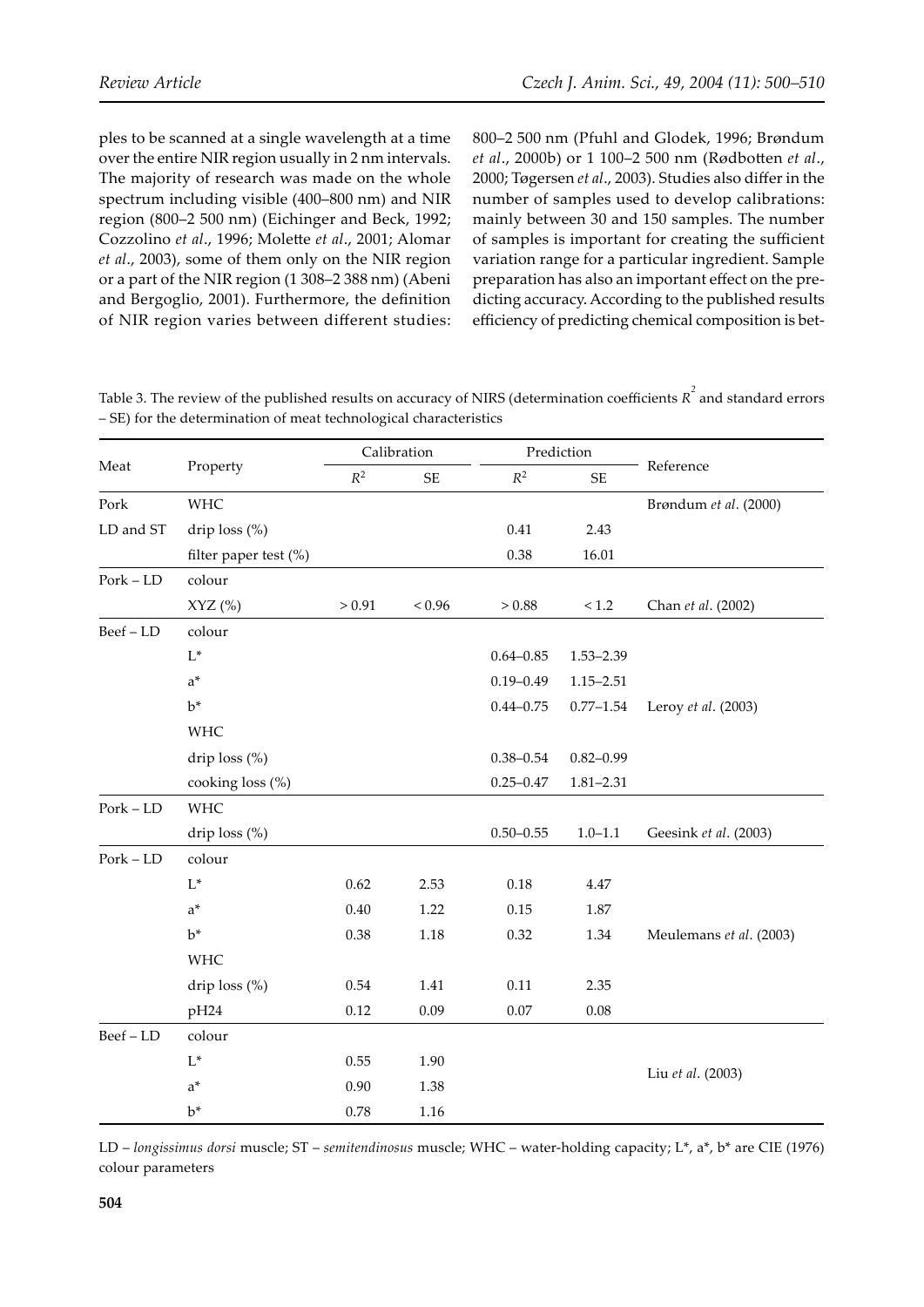ter on minced samples than it is on intact samples (Eichinger and Beck, 1992; Cozzolino *et al*., 2000; Cozzolino and Murray, 2002). The effect on the predicting accuracy has even been reported for different grinding sizes: the finer the grinding, the higher the prediction accuracy (Tøgersen *et al*., 2003). As we could perceive, some calibrations were developed for a single muscle (Eichinger and Beck, 1992), some of them for several muscles together (Cozzolino *et al*., 2000) or even for a mixture of ground muscles of different species (Tøgersen *et al*., 1999).

Most of the studies dealing with the ability of NIRS to determine the chemical composition of meat aimed at exploring the possibility to replace expensive and time-consuming chemical analysis, and were thus made under the laboratory conditions. Only three studies (Tøgersen *et al*., 1999; Tøgersen *et al*., 2003; Anderson and Walker, 2003) explored the predicting ability of NIRS to determine meat chemical composition under industrial conditions (on-line). The results obtained on intact meat samples are of greater relevance for industrial use, but according to the literature they are often insufficiently correlated with reference chemical methods (Brøndum *et al*., 2000a; Cozzolino *et al*., 2000; Cozzolino *et al*., 2002b). The prediction results are much better for minced than for intact meat, most likely because minced samples represent a more homogeneous mixture. As indicated by Rødbotten *et al*. (2000), in the case of intact samples, the prediction accuracy might be improved by increasing the number of NIR scans per sample.

In conclusion, although the published results obtained in different studies vary considerably, they mainly confirm good ability of NIRS for predicting meat chemical traits. However, its performance depends on the reliability of the reference method and methodological approach to preparing calibrations. NIRS as an alternative to analytical methods has a practical importance particularly where numerous determinations are needed continuously, for example in animal selection (i.e. intramuscular fat content).

#### **3. Ability of NIRS to predict meat quality**

#### **3.1. Technological characteristics**

Studies that were interested in the ability of NIRS to predict meat technological quality are not abundant in the literature. It is clear from the overview

of published results, presented in Table 3, that the subject appears above all in recent studies. Most often, the goal of these studies was to examine the predicting ability of NIRS to determine water-holding capacity (Brøndum *et al*., 2000b; Geesink *et al*., 2003; Meulemans *et al*.*,* 2003) and colour (Chan *et al*., 2002; Leroy *et al*., 2003; Meulemans *et al*., 2003), but less frequently pH value (Josell *et al.*, 2000; Meulemans *et al*., 2003). All studies concerned with prediction of meat technological properties were methodologically similar. The experiments were carried out on *longissimus dorsi* muscle and on intact meat samples, with the only exception (Meulemans *et al*., 2003); in this case homogenisation did not contribute to the accuracy of prediction. Published results on that subject show firstly that the results vary considerably, and secondly that predicting meat technological quality is less accurate compared to the prediction of meat chemical composition. The highest determination coefficient obtained for water-holding capacity amounts to 0.55 (Geesink *et al*., 2003) and for colour parameter L\* (CIE, 1976) it is between 0.64 and 0.85 (Leroy *et al*., 2003). The prediction accuracy for other colour parameters and pH value seems weak. The only promising result ( $R^2$  > 0.91) was reported by Chan *et al.* (2002) for colour parameters. According to available information, so far nobody has been successful in attempt to determine pH value by NIR spectroscopy. We can draw a conclusion on the basis of the published results that NIRS has only limited ability for assessing technological quality of meat.

#### **3.2. Sensory characteristics**

Regarding meat sensory quality there are several reports that examined the ability of NIRS for assessing meat tenderness (Table 4), which is the most important quality property of beef. Only few other studies were interested in predicting other sensory a�ributes such as juiciness (Liu *et al*., 2003), chewiness (Rødbo�en *et al*., 2000), flavour, texture and acceptability (Byrne *et al*., 1998). The actual techniques to determine meat tenderness are rather demanding in time and means. For this reason the use of NIRS is extremely interesting. Simple and rapid assessment could be especially interesting for tenderness, because this property is often implemented in selection programs for cattle. Table 4 summarises the results of different studies made on intact samples of beef *longissimus dorsi* muscle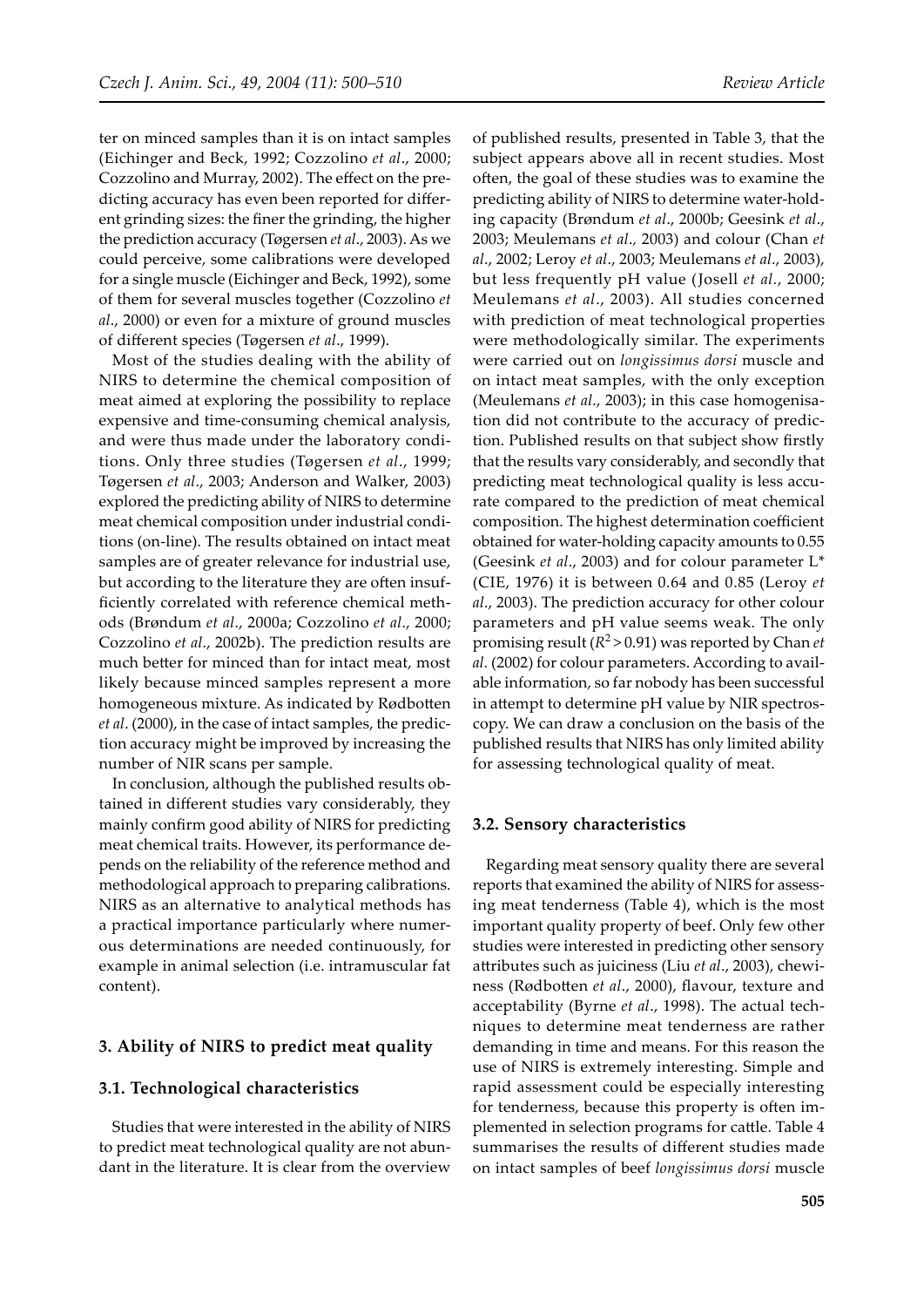| Meat          | Property                    |               | Calibration   |               | Prediction    |                            |
|---------------|-----------------------------|---------------|---------------|---------------|---------------|----------------------------|
|               |                             | $R^2$         | <b>SE</b>     | $R^2$         | <b>SE</b>     | Reference                  |
| Beef - LD     | tenderness                  |               |               | $0.64 - 0.81$ | $0.5 - 0.7$   | Hildrum et al. (1994)      |
| Beef - LD     | WBSF (kg)                   | 0.67          | 1.2           | 0.63          | 1.3           | Park et al. (1998)         |
| $Beef - LD$   | $WBSF$ (kg)                 |               |               | $0.37 - 0.67$ | $1.50 - 2.10$ | Byrne et al. (1997)        |
|               | tenderness                  |               |               | $0.28 - 0.52$ | $0.71 - 0.88$ |                            |
|               | flavour                     |               |               | $0.06 - 0.26$ | $0.35 - 0.39$ |                            |
|               | texture                     |               |               | $0.28 - 0.50$ | $0.38 - 0.45$ |                            |
|               | acceptability               |               |               | $0.18 - 0.45$ | $0.46 - 0.56$ |                            |
| $Beef$ – $LD$ | WBSF $(kg/10 \text{ cm}^2)$ | $0.22 - 0.30$ | $15.3 - 18.1$ |               |               | Rødbotten et al. (2000)    |
|               | tenderness                  | $0.14 - 0.26$ | 0.96          |               |               |                            |
|               | chewiness                   | $0.12 - 0.19$ | 1.13          |               |               |                            |
| Beef - LD     | <b>WBSF</b>                 |               |               | $0.29 - 0.52$ |               | Venel <i>et al.</i> (2001) |
| Beef – LD     | WBSF(N)                     | $0.12 - 0.41$ | 7.68 -11.19   |               |               | Leroy et al. (2003)        |
| Beef – LD     | $WBSF$ (kg)                 | $0.17 - 0.72$ | $0.81 - 1.84$ |               |               | Liu et al. (2003)          |
|               | chewiness                   | 0.58          | 0.38          |               |               |                            |
|               | juiciness                   | 0.50          | 0.18          |               |               |                            |

Table 4. The review of the published results on accuracy of NIRS (determination coefficients –  $R^2$  and standard errors – SE) for the determination of meat texture and sensory properties

LD – *longissimus dorsi* muscle; WBSF – Warner-Bratzler shear force

in laboratory conditions. The calibrations were developed by means of wavelengths of NIR spectrum (Park *et al*., 1998; Leroy *et al*., 2003) or only a part of it (Byrne *et al*., 1998; Venel *et al*., 2001). Here again, the reported results vary considerably, but some of them show a potential of NIRS to predict beef tenderness. Better predicting performance is observed when tenderness is assessed as a measurement of meat mechanical resistance (Warner-Bratzler shear force). In contrast to somewhat promising results for predicting beef tenderness, researchers could not demonstrate the ability of NIRS for predicting pork tenderness (Chan *et al*., 2002; Geesink *et al*., 2003; Meulemans *et al*., 2003). The reason for this might be related to the limited variability of pork tenderness (Meulemans *et al*., 2003; Geesink *et al*., 2003). Another specific area of interest in the use of NIRS was in determining the ability of spectra recorded at various *post mortem* times to predict final tenderness (after 14-days ageing). On the basis of repeated measurements on the same piece of meat during ageing, Byrne *et al*. (1998) found out that spectra recorded within 24 h *post mortem* had the highest potential to predict final tenderness. On the other hand, results of Rødbotten et al. (2000) did not support the suitability of early *post mortem* NIRS (before or during rigor mortis, until 24 h *post mortem*) for this purpose. For other sensory properties such as juiciness, chewiness, flavour and acceptability, NIRS proved unreliable. Most of the coefficients of determination were low (Byrne *et al*., 1998; Rødbo�en *et al*., 2000), in some cases it was even impossible to develop useful calibrations (Meulemans *et al*., 2003).

## **3.3. Categorisation into quality grades**

Some studies examined the possibility of using NIRS for classification of meat on the basis of quality, i.e. discriminating the strains or feeding regimes, detecting between fresh from frozen-thawed meat or even detecting a gene (Table 5). Most studies were carried out on intact or minced samples of *longissimus dorsi* muscle in different species (Park *et al*., 1998; Fumière *et al*., 2000; Josell *et al*., 2000; Cozzolino *et al*., 2002a; Geesink *et al*., 2003). In all cited studies the categorisation accuracy (% of cor-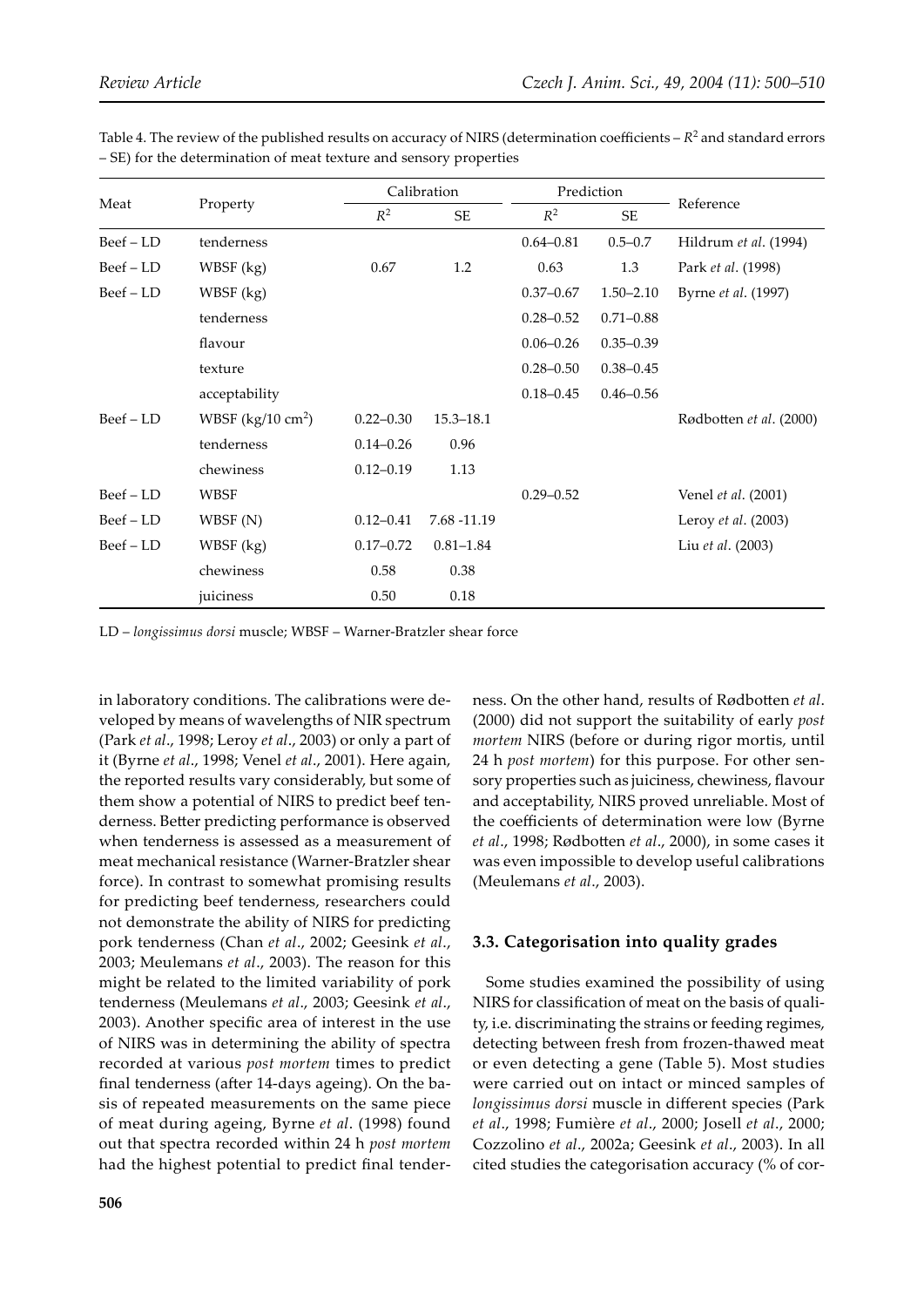| Meat                                    | Research purpose                                                                              | Categorisation<br>accuracy $(\%)^1$ | Reference                    |
|-----------------------------------------|-----------------------------------------------------------------------------------------------|-------------------------------------|------------------------------|
| $Beef - LD$                             | differentiation of frozen and unfrozen beef                                                   | $90 - 100$                          | Thyholt <i>et al.</i> (2003) |
| $Port - LD$                             | categorisation of meat according to water holding<br>capacity (drip $loss < 5\%$ or $> 7\%$ ) | 100                                 | Geesink et al. (1997)        |
| $Beef - LD$                             | categorisation of meat according to tenderness<br>$(WBSF < 6 \text{ kg or } > 6 \text{ kg})$  | 79-89                               | Park et al. (1998)           |
| $Port - LD$                             | determination of RN <sup>-</sup> phenotype                                                    | 96                                  | [ $osell et al. (2000)$ ]    |
| Poultry thigh, skin,<br>carcass, breast | assessment of origin (slow growing and<br>industrial chicken strains)                         | $80 - 100$                          | Fumière et al. (2000)        |
| $Beef - LD$                             | assessment of feeding regime (pasture and silage)                                             | 86–90                               | Cozzolino et al. (2002a)     |

Table 5. The review of the published results on accuracy of NIR spectroscopy for the categorisation of meat

LD – *longissimus dorsi* muscle; RN – abbreviation for «rendement napole»

<sup>1</sup>% of correctly classified samples

rectly classified samples) was very high. Particularly interesting are the results on the application of NIRS for determining RN<sup>-</sup> carriers (RN is the abbreviation for "rendement Napole"; named by French authors who first signalled the possible existence of major gene) in pigs. By using NIRS together with neural networks, Josell *et al*. (2000) managed to predict in 96% of cases the presence of RN– gene, which is responsible for the increased muscle glycogen content (Leroy *et al*., 1990). Fumière *et al*. (2000) demonstrated good ability of NIRS to separate between meat of slow-growing and industrial chicken strains. Cozzolino *et al*. (2002a) similarly constructed a model for discriminating beef of different feeding regimes. Thyholt and Isaksson (1997) examined the possibility to discriminate between fresh and frozen-thawed meat. There are some studies about the classification of meat with regard to defined characteristics of meat quality; e.g. water-holding capacity in pork (Geesink *et al*., 2003) or meat tenderness in beef (Park *et al*., 1998). The results of studies which dealt with meat classification (Table 5) are promising. The categorisation accuracy in the published studies was between 80 and 100%.

To summarize, research results presented in Tables 3 and 4 demonstrate only limited ability of NIRS to predict meat quality. On the other hand, NIRS seems more powerful when used for meat categorisation (Table 5) on the basis of quality traits. In our opinion, the main reason for essentially lower accuracy of NIRS for predicting meat quality, as compared to predicting meat chemical composition, is related to the reliability of the method to which it is calibrated. Reference methods used for evaluating meat quality properties are often simple, rapid, subjected to environmental factors, less repeatable and accurate. Namely, the prediction ability of NIRS is limited by the accuracy of the reference method (Monin, 1998). Moreover, low accuracy obtained for sensory traits could be related to the fact that these are not linear measures. Perhaps in that case, different statistical approach (i.e. neural networks) could work better. There is also a need for more research regarding the industrial use.

#### **4. Conclusion**

In spite of the extensive research work on the predicting ability of NIRS for assessing meat properties, in practice it is used to a limited extent only. Although variable in results, studies dealing with the predicting ability of NIRS to determine meat chemical properties show its good potential to replace analytical procedures which can be time-consuming, expensive and sometimes hazardous to health or environment. On the other hand, results of NIRS prove only limited ability for predicting various meat quality properties. This could be explained by the fact that the predicting ability of NIRS depends upon reference methods which are, in the case of meat quality properties, less reliable and repeatable compared to chemical analysis. According to the literature, the predicting ability of NIRS seems more efficient when assessing meat quality in terms of categorisation. The practical significance of NIRS for meat quality evaluation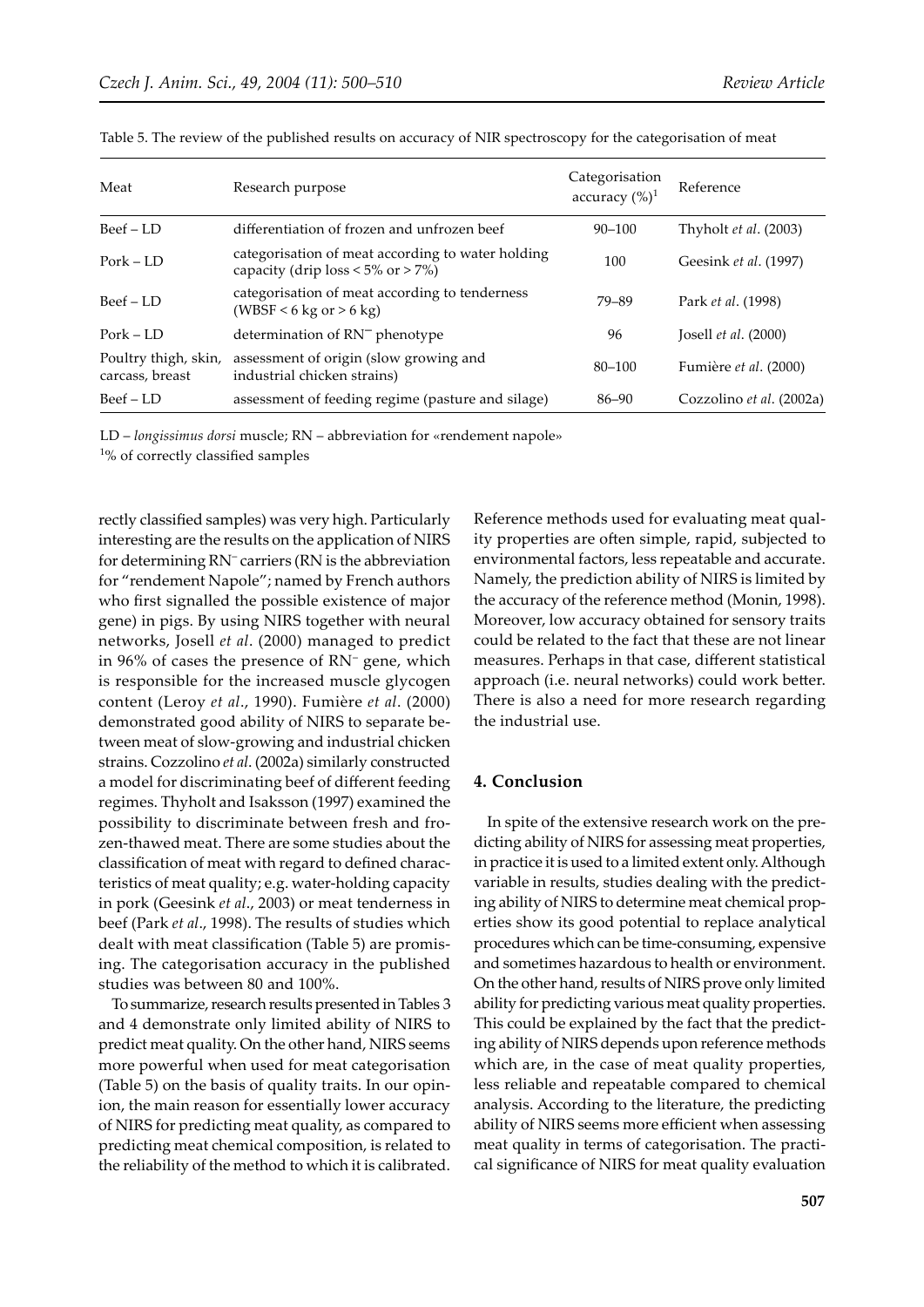resides also in its ability for simultaneous determination of numerous traits. However, more information on its capabilities for industrial use is still needed. In animal breeding, NIRS could be very useful for selection purposes, i.e. when a large number of determinations is needed continuously, like determining intramuscular fat or tenderness, thus replacing time-consuming and expensive analysis. In spite of its great potential, the practical use of NIRS may well be limited by the fact that it needs a laborious calibration for every purpose.

# **5. Acknowledgement**

The authors would like to express sincere thanks to Mr. Tomaž Žnidaršič and anonymous peer reviewer for their useful advice on the manuscript.

# **6. REFERENCES**

- Abeni F., Bergoglio G. (2001): Characterization of different strains of broiler chicken by carcass measurements, chemical and physical parameters and NIRS on breast muscle. Meat Science, *57*, 133–137.
- Alomar D., Gallo C., Castaneda M., Fuchslocher R. (2003): Chemical and discriminant analysis of bovine meat by near infrared reflectance spectroscopy (NIRS). Meat Science, *63*, 441–450.
- Anderson N.M., Walker P.N. (2003): Measuring fat content of ground beef stream using on-line visible/NIR spectroscopy. Transactions of the ASAE, *46*, 117–124.
- Brøndum J., Byrne D.V., Bak L.S., Bertelsen G., Engelsen S.B. (2000a): Warmed-over flavour in porcine meat – a combined spectroscopic, sensory and chemometric study. Meat Science, *54*, 83–95.
- Brøndum J., Munck L., Henckel P., Karlsson A., Tornberg E., Engelsen S.B. (2000b): Prediction of water-holding capacity and composition of porcine meat by comparative spectroscopy. Meat Science, *55*, 177–185.
- Büning-Pfaue H. (2003): Analysis of water in food by near infrared spectroscopy. Food Chemistry, *82*, 107–115.
- Byrne C.E., Downey G., Troy D.J., Buckley D.J. (1998): Non-destructive prediction of selected quality a�ributes of beef by near-infrared reflectance spectroscopy between 750 and 1 098 nm. Meat Science, *49*, 399–409.
- CIE (1976): Recommendations on uniform color spacescolor difference equations. Psychometric color terms. Commission International d'Eclairage, Paris.

Chan D.E., Walker P.N., Mills E.W. (2002): Prediction of pork quality characteristics using visible and near-infrared spectroscopy. Transactions of the ASAE, *45*, 1519–1527.

- Cozzolino D., Murray I., Paterson R. (1996): Visible and near infrared reflectance spectroscopy for the determination of moisture, fat and protein in chicken breast and thigh muscle. Journal of Near Infrared Spectroscopy, *4*, 213–223.
- Cozzolino D., Murray I., Scaife J.R., Paterson R. (2000): Study of dissected lamb muscles by visible and near infrared reflectance spectroscopy for composition assessment. Animal Science, *70*, 417–423.
- Cozzolino D., Martins V., Murray I. (2002a): Visible and near infrared spectroscopy of beef longissimus dorsi muscle as a means of discriminating between pasture and corn silage feeding regimes. Journal of Near Infrared Spectroscopy, *10*, 187–193.
- Cozzolino D., De Mattos D., Martins V. (2002b): Visible/ near infrared reflectance spectroscopy for predicting composition and tracing system of production of beef muscle. Animal Science, *74*, 477–484.
- Cozzolino D., Murray I. (2002): Effect of sample presentation and animal muscle species on the analysis of meat by near infrared reflectance spectroscopy. Journal of Near Infrared Spectroscopy, *10*, 37–44.
- Eichinger H., Beck G. (1992): Possibilities for improving breeding value estimation of meat quality in cattle by using the near-infrared measurement technique. Archiv für Tierzucht, *35*, 41–50.
- Etherington D.J., Sims T.J. (1981): Detection and Estimation of Collagen. Journal of Science of Food and Agriculture, *32*, 539–546.
- Fumière O., Sinnaeve G., Dardenne P. (2000): Attempted authentication of cut pieces of chicken meat from certified production using near infrared spectroscopy. Journal of Near Infrared Spectroscopy, *8*, 27–34.
- Geesink G.H., Schreutelkamp F.H., Frankhuizen R., Vedder H.W., Faber N.M., Kranen R.W., Gerritzen M.A. (2003): Prediction of pork quality attributes from near infrared reflectance spectra. Meat Science, *65*, 661– 668.
- Gonzalez-Martin I., Gonzalez-Perez C., Hernandes-Mendez J., Alvarez-Garcia N., Merino Lazaro S. (2002): Determination of fatty acids in the subcutaneous fat of Iberian breed swine by Near Infrared Spectroscopy. A comparative study of the methods for obtaining total lipids: solvents and melting with microwaves. Journal of Near Infrered Spectroscopy, *10*, 257–268.
- Hildrum K.I., Nilsen B.N., Mielnik M., Naes T. (1994): Prediction of sensory characteristics of beef by nearinfrared spectroscopy. Meat Science, *38*, 67–80.
- Josell A., Martinsson L., Borggaard C., Andersen J.R., Tornberg E. (2000): Determination of RN- phenotype in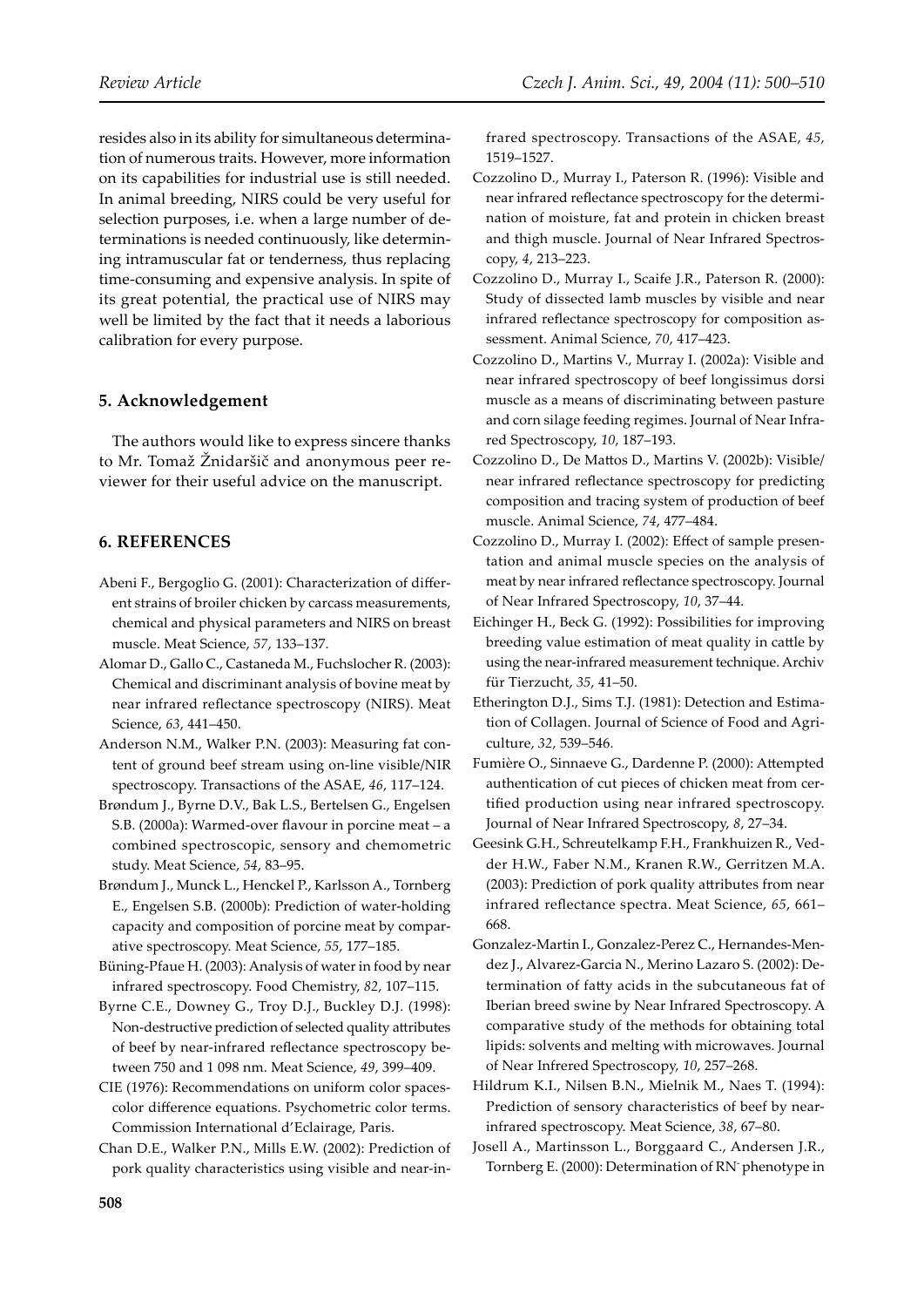pigs at slaughter-line using visual and near-infrared spectroscopy. Meat Science, *55*, 273–278.

- Leroy P., Naveau J., Elsen J.M., Sellier P. (1990): Evidence for a new major gene influencing meat quality in pigs. Genetical Research, *55*, 33–40.
- Leroy B., Lambotte S., Dotreppe O., Lecocq H., Istasse L., Clinquart A. (2003): Prediction of technological and organoleptic properties of beef longissimus thoracis from near-infrared reflectance and transmission spectra. Meat Science, *66*, 45–54.
- Liu Y.L., Lyon B.G., Windham W.R., Realini C.E., Pringle T.D.D., Duckett S. (2003): Prediction of color, texture, and sensory characteristics of beef steaks by visible and near infrared reflectance spectroscopy. Meat Science, *65*, 1107–1115.
- Masoero G., Xiccato G., Zotte dalle A., Parigi Bini R., Bergoglio G. (1994): Analysis of freeze-dried rabbit meat by NIRS. Zootecnica e Nutrizione Animale, *20*, 319–329.
- Meulemans A., Dotreppe O., Leroy B., Istase L., Clinquart A. (2003): Prediction of organoleptic and technological characteristics of pork meat by near infrared spectroscopy. Sciences des Aliments, *23*, 159–162.
- Míka V., Pozdíšek J., Tillmann P., Nerušil P., Buchgraber K., Gruber L. (2003): Development of NIR calibration valid for two different grass sample collections. Czech Journal of Animal Science, 48, 419–424.
- Molette C., Berzaghi P., Dalle Zotte A., Remignon H., Babile R. (2001): The use of near-infrared reflectance spectroscopy in the prediction of the chemical composition of goose fa�y liver. Poultry Science, *80*, 1625–1629.
- Monin G. (1998): Recent methods for predicting quality of whole meat. Meat Science, *49*, suppl. 1, S231–S243.
- Park B., Chen Y.R., Hruschka W.R., Shackelford S.D., Koohmaraie M. (1998): Near-infrared reflectance analysis for predicting beef longissimus tenderness. Journal of Animal Science, *76*, 2115–2120.
- Pfuhl K., Glodek P. (1996): Estimation of streak fat content of the belly with the NIR-method and its relations to other fat criteria of pig carcasses. Zuchtungskunde, *68*, 48–64.
- Renden J.A., Oates S.S., Reed R.B. (1986): Determination of body fat and moisture in dwarf hens with near in-

frared reflectance spectroskopy. Poultry Science, *65*, 1539–1541.

- Ripoche A., Guillard A.S. (2001): Determination of fatty acid composition of pork fat by Fourier transform infrared spectroscopy. Meat Science, *58*, 299–304.
- Rødbotten R., Nilsen B.N., Hildrum K.I. (2000): Prediction of beef quality attributes from early post mortem near infrared reflectance spectra. Food Chemistry, *69*, 427–436.
- Tøgersen G., Isaksson T., Nilsen B.N., Bakker E.A., Hildrum K.I. (1999): On-line NIR analysis of fat, water and protein in industrial scale ground meat batches. Meat Science, *51*, 97–102.
- Tøgersen G., Arnesen J.F., Nilsen B.N., Hildrum K.I. (2003): On-line prediction of chemical composition of semi-frozen ground beef by non-invasive NIR spectroscopy. Meat Science, *63*, 515–523.
- Thyholt K., Isaksson T. (1997): Differentiation of frozen and unfrozen beef using near-infrared spectroscopy. Journal of the Science of Food and Agriculture, *73*, 525–532.
- Valdes E.V., Summers J.D. (1986): Determination of crude protein in carcass and breast muscle samples of poultry by near infrared reflectance spectroscopy. Poultry Science, *65*, 485–490.
- Van Kempen L. (2001): Infrared technology in animal production. World's Poultry Science Journal, *57*, 29–48.
- Venel C., Mullen A.M., Downey G., Troy J.D. (2001): Prediction of tenderness and other quality attributes of beef by near infrared reflectance spectroscopy between 750 and 1 100 nm. Journal of Near Infrared Spectroscopy, 9, 185–198.
- Windham W.R., Morrison W.H. (1998): Prediction of fatty acid content in beef neck lean by near infrared reflectance analysis. Journal of Near Infrared Spectroscopy, *6*, 229–234.
- Young O.A., Berker G.J., Frost D.A. (1996): Determination of collagen solubility and concentration in meat by near infrared spectroscopy. Journal of Muscle Foods, *7*, 377–387.

Received: 04–07–23 Accepted after corrections: 04-10-01

# **ABSTRAKT**

#### **Schopnost metody NIRS predikovat chemické složení a kvalitu masa – literární přehled**

Na rozdíl od tradičních metod pro stanovení chemického složení a kvality masa metoda blízké infračervené spektroskopie (metoda NIRS) umožňuje rychlé, jednoduché a současné vyhodnocení více vlastností masa. Tento článek uvádí přehled uveřejněných studií, které se zabývaly schopností metody NIRS predikovat jednotlivé vlastnosti